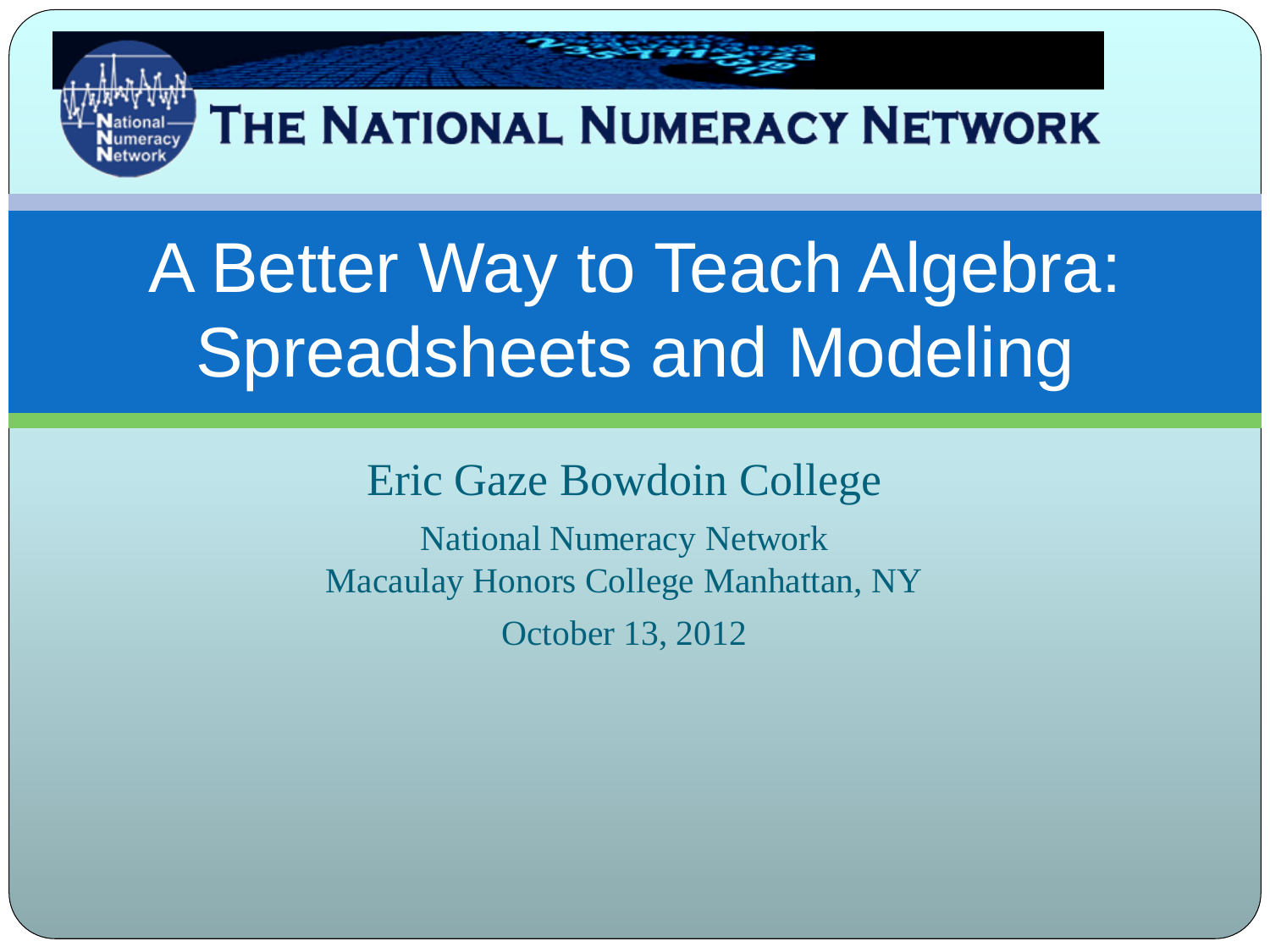### Spreadsheets and Modeling Timeline

- 1996 Berea College
	- **Modeling with Computers** (Introduction to Excel)
	- Beefed it up with math content: "**pathway**" into math
	- Colleagues turned it into pre-calc: "**black box**" devoid of math
- 2010 Oberlin Program Review
	- **Oberlin Modeling Initiative** (OMnI)
	- Modeling across the curriculum using Stella, NetLogo, NOVA, Excel
	- No math pre-requisites: "**pathway**" into mathematics
	- Mathematicians Opposed: "**black box**" devoid of math
- 2005-12 *Numeracy: Communicating with Numbers*  textbook project with Pearson
	- Spreadsheets and Ratios are the focus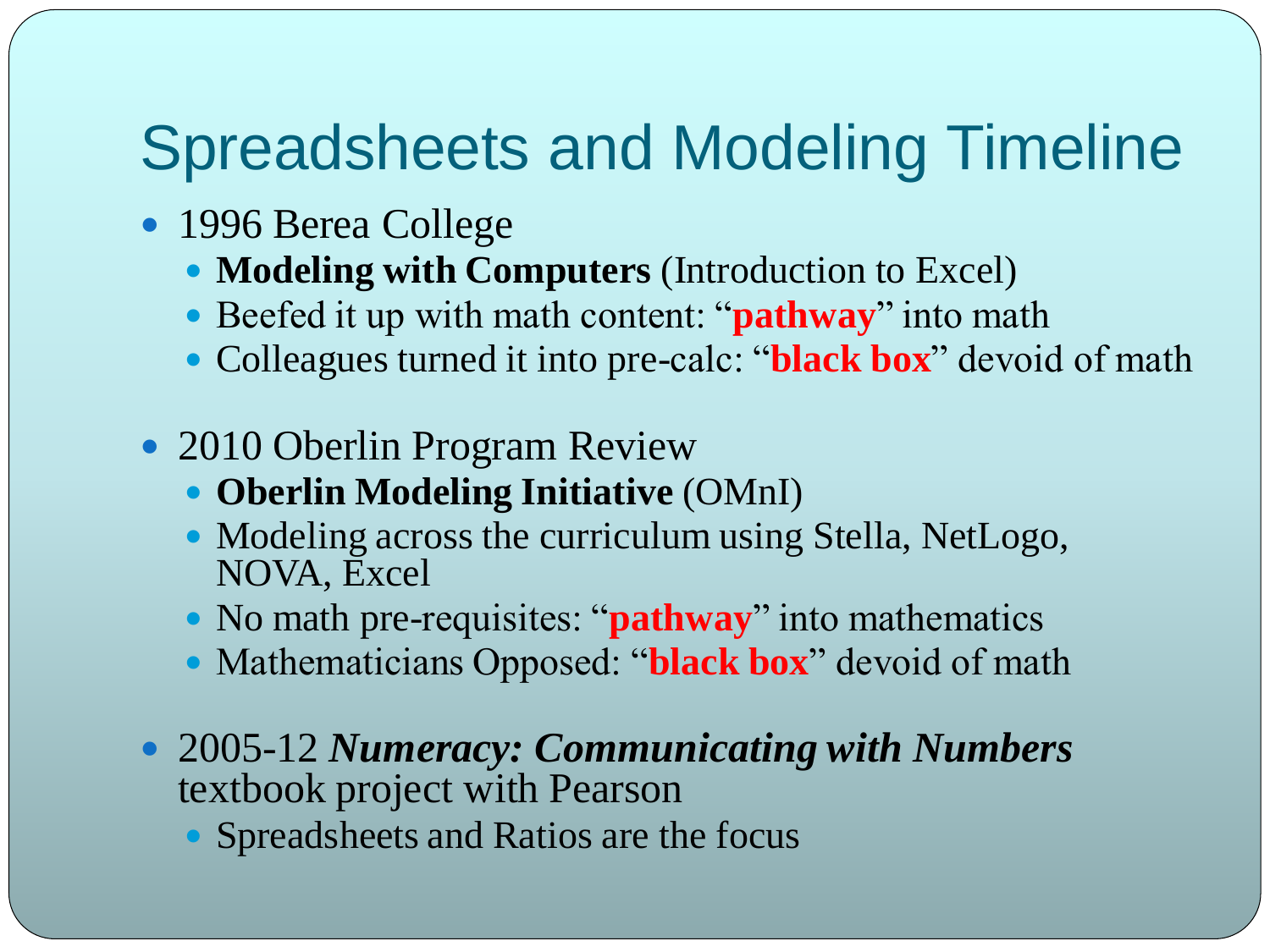# Spreadsheets and QR Timeline

- March 19, 2012 Bay Path College Phone-call
	- **Create new curriculum** based on spreadsheets and business math
	- Hire tenure track QR/Math faculty
- March 19, 2012 Article review
	- *Numeracy* article on spreadsheets and business math
	- From *Liber Abbaci* to **new paradigm in math curriculum**
	- *The Man of Number's, Fibonacci's Arithmetic Revolution* by Devlin
- March 23, 2012 ICTCM keynote by Conrad Wolfram
	- **Computer Based Math .org**
	- Throw out K-12 math curriculum and **create new curriculum**  based on computers.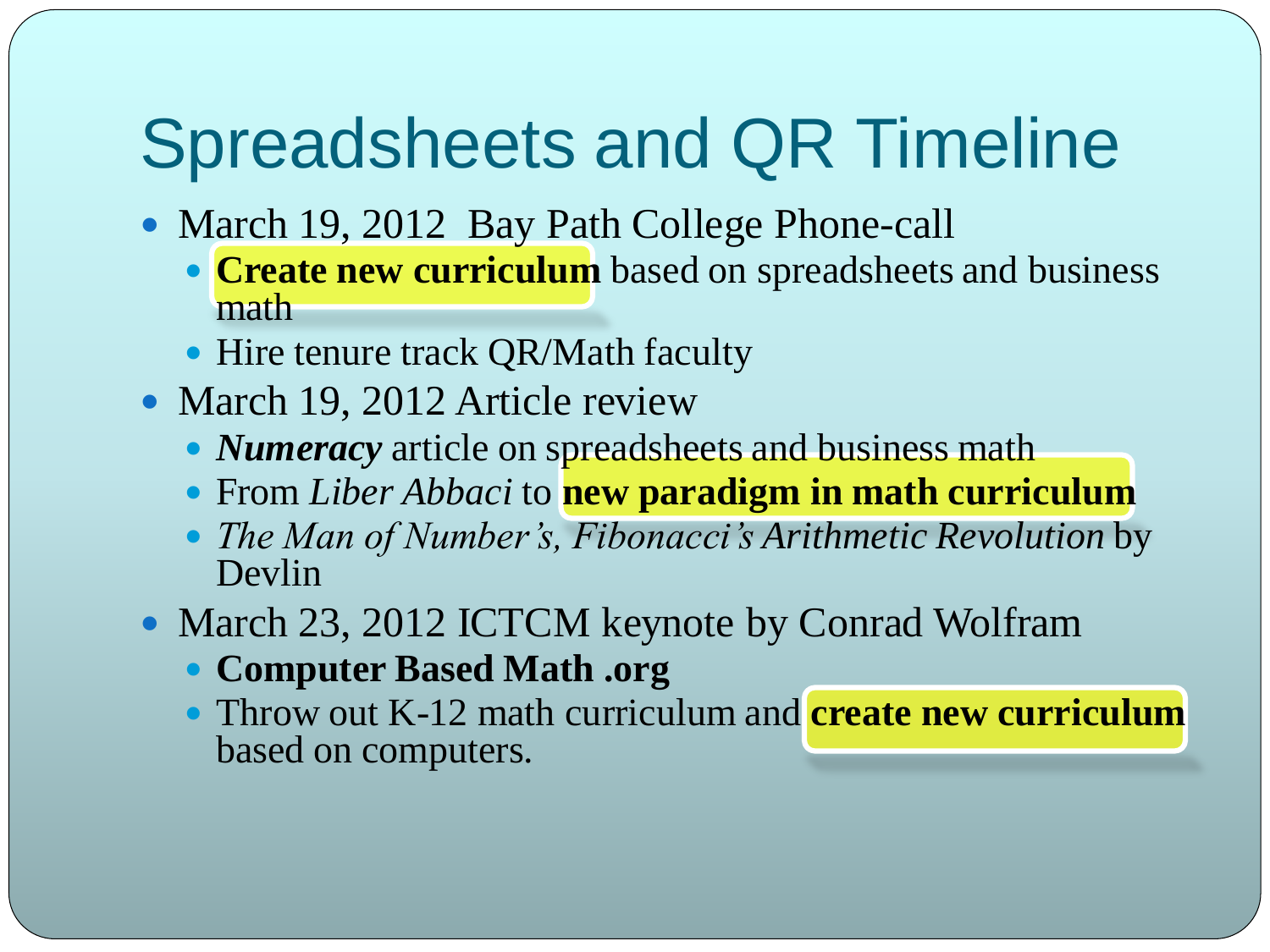### THE NATIONAL NUMERACY NETWORK

 $2 - 3$ 

# Quantitative Reasoning (QR)

"Quantitatively literate citizens need to know more than formulas and equations. They need a predisposition to look at the world through mathematical eyes, to see the benefits (and risks) of thinking quantitatively about commonplace issues, and to approach complex problems with confidence in the value of careful reasoning. Quantitative literacy **empowers** people by giving them tools to think for themselves, to ask intelligent questions of experts, and to **confront authority confidently.** These are skills required to thrive in the modern world."

-*Mathematics and Democracy* 2001

In short, how do we create a mathematics curriculum which teaches our students how to **THINK**?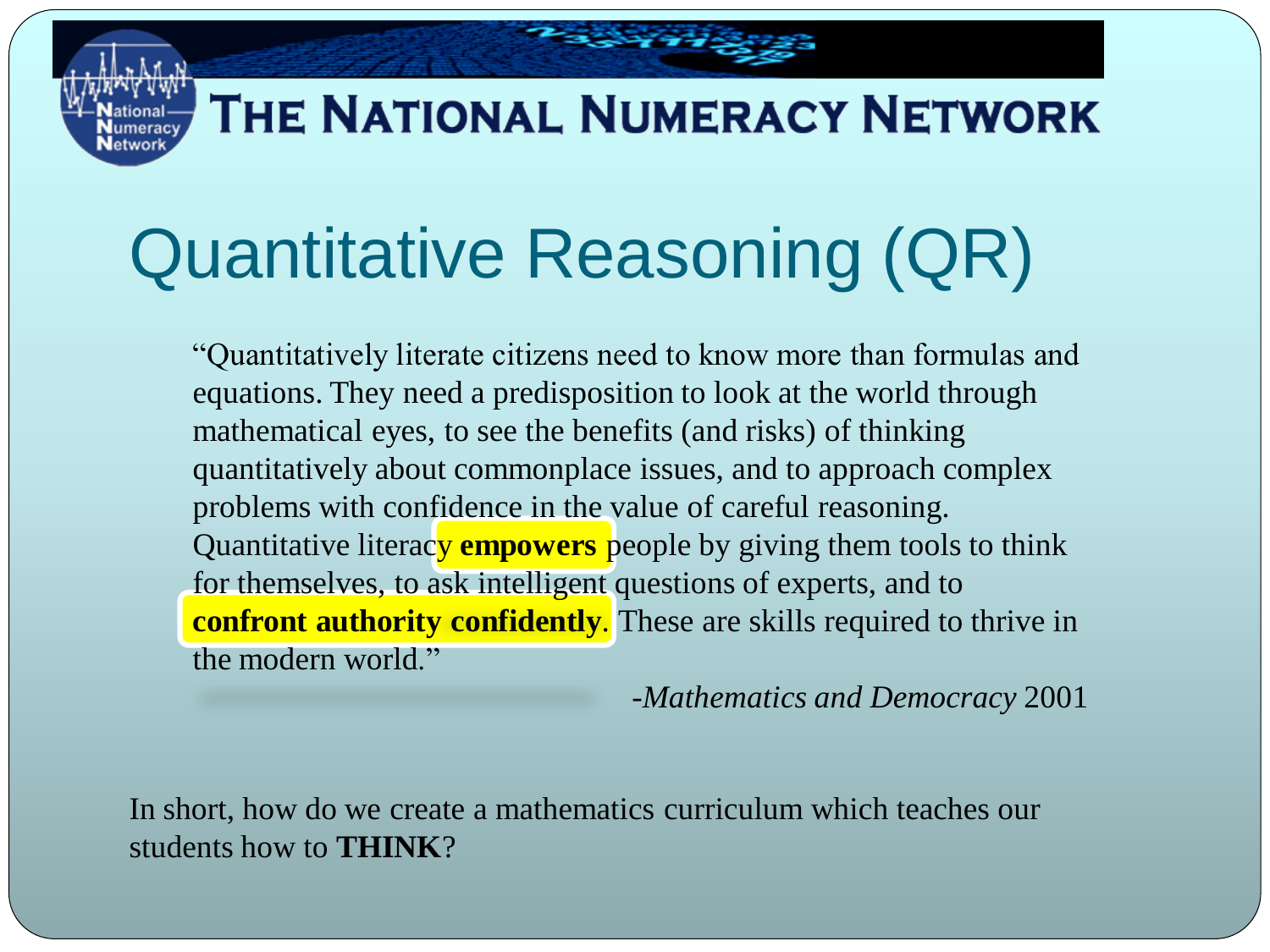### Is Algebra Necessary?

- Andrew hacker Professor Emeritus CUNY New York Times July 29, 2012

"A typical American school day finds some six million high school students and two million college freshman struggling with algebra."

"I'm not talking about **quantitative skills**, critical for informed citizenship and personal finance, but a very different ballgame."

> "What is needed is **not textbook formulas** but greater understanding of where various numbers come from and what they actually convey."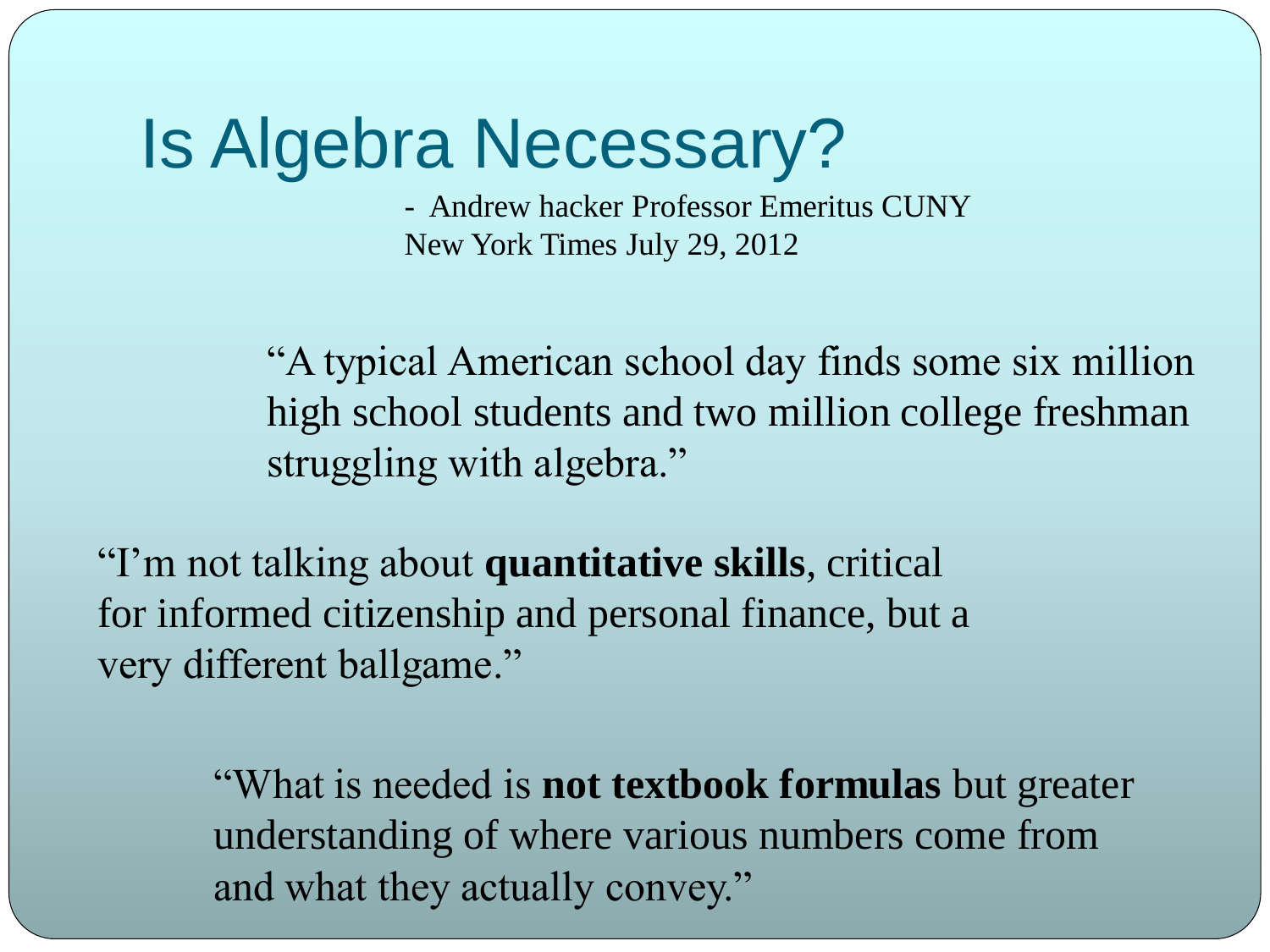### 2001 Cohort 9th Graders



This is not a pipeline… it is a trickle. 60% of STEM workforce is 45 and older.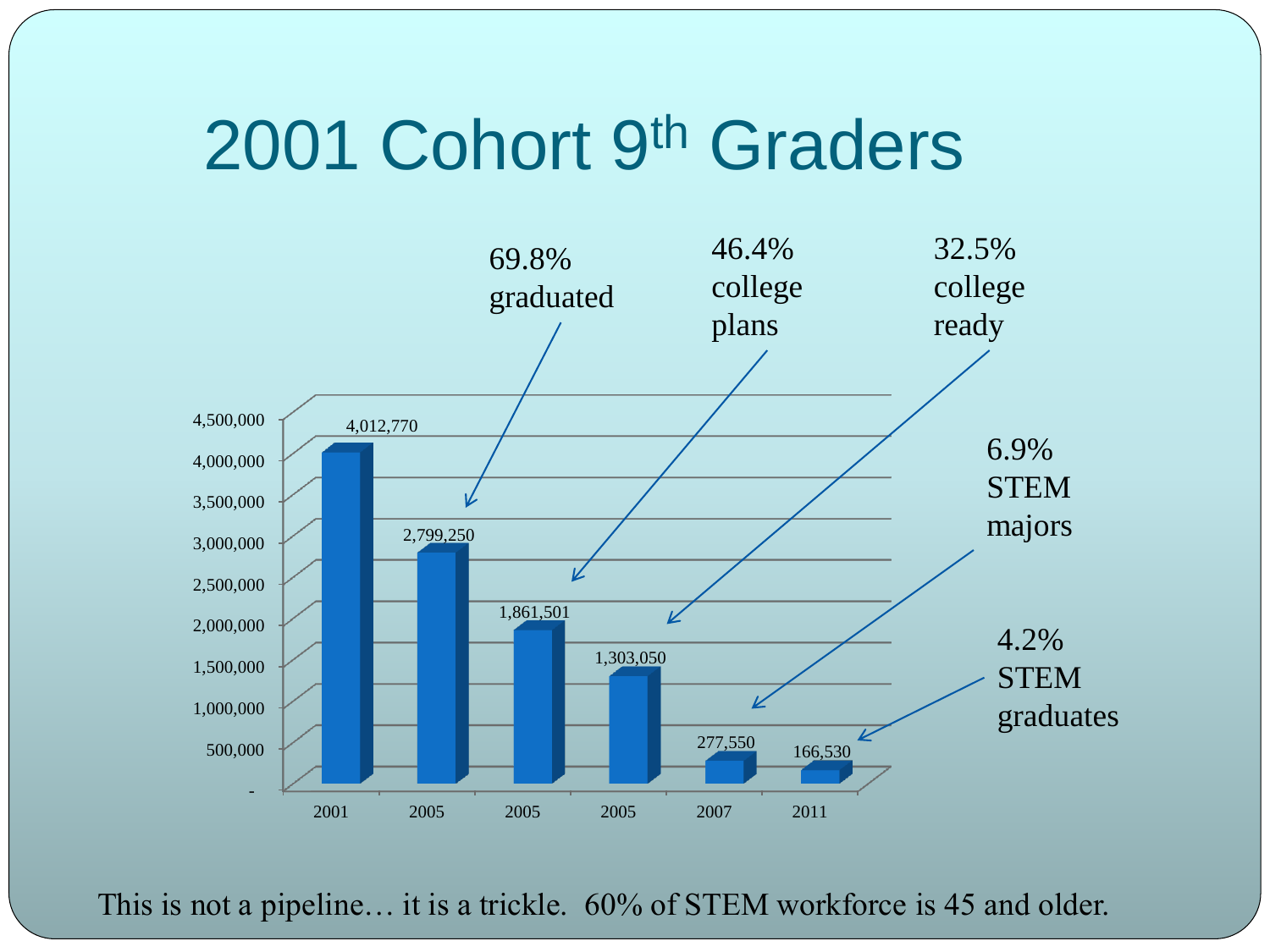### How Much Math Do We Really Need?

- Professor Emeritus U. Ill. Chicago Washington Post 10/22/2010

"Unlike literature, history, politics and music, math has **little relevance** to everyday life."

"All the math one needs in real life can be **learned in early years** without much fuss."

> "Most adults have no contact with math at work, nor do they curl up with an **algebra** book for relaxation."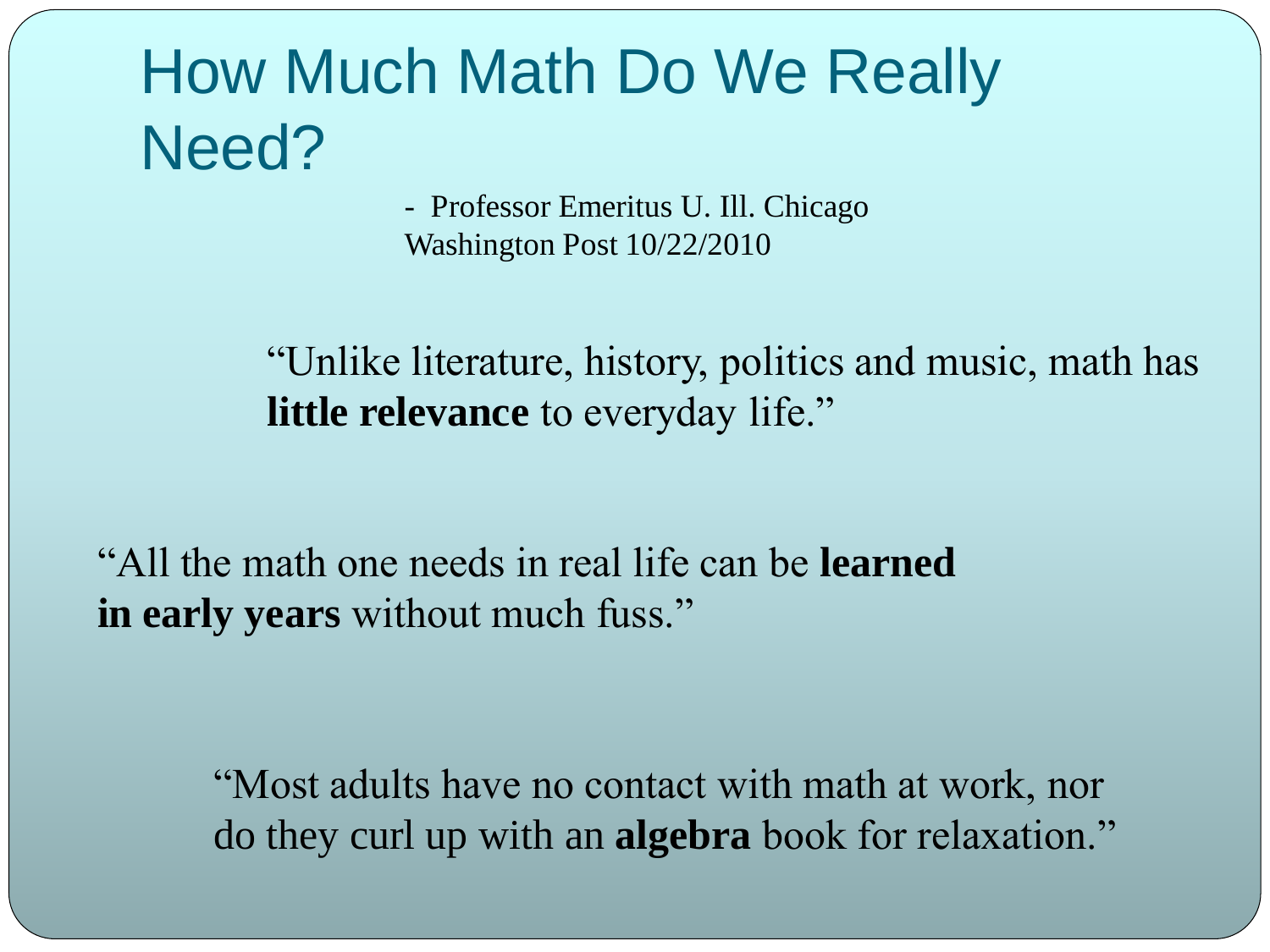### THE NATIONAL NUMERACY NETWORK

# Algebra as Business Math

"Few in business today make use of the mathematics they learned in school. **Spreadsheets** have entirely different requirements."

"Mathematical reasoning in workplaces **differs markedly** from the algorithms taught in school."

"Make no mistake; the revolution in business math created by the spreadsheet is conceptual as well as physical. **It changes the way people in business think** about and approach problems as well as the way they work through results. It enables them to quantify a whole new range of problems."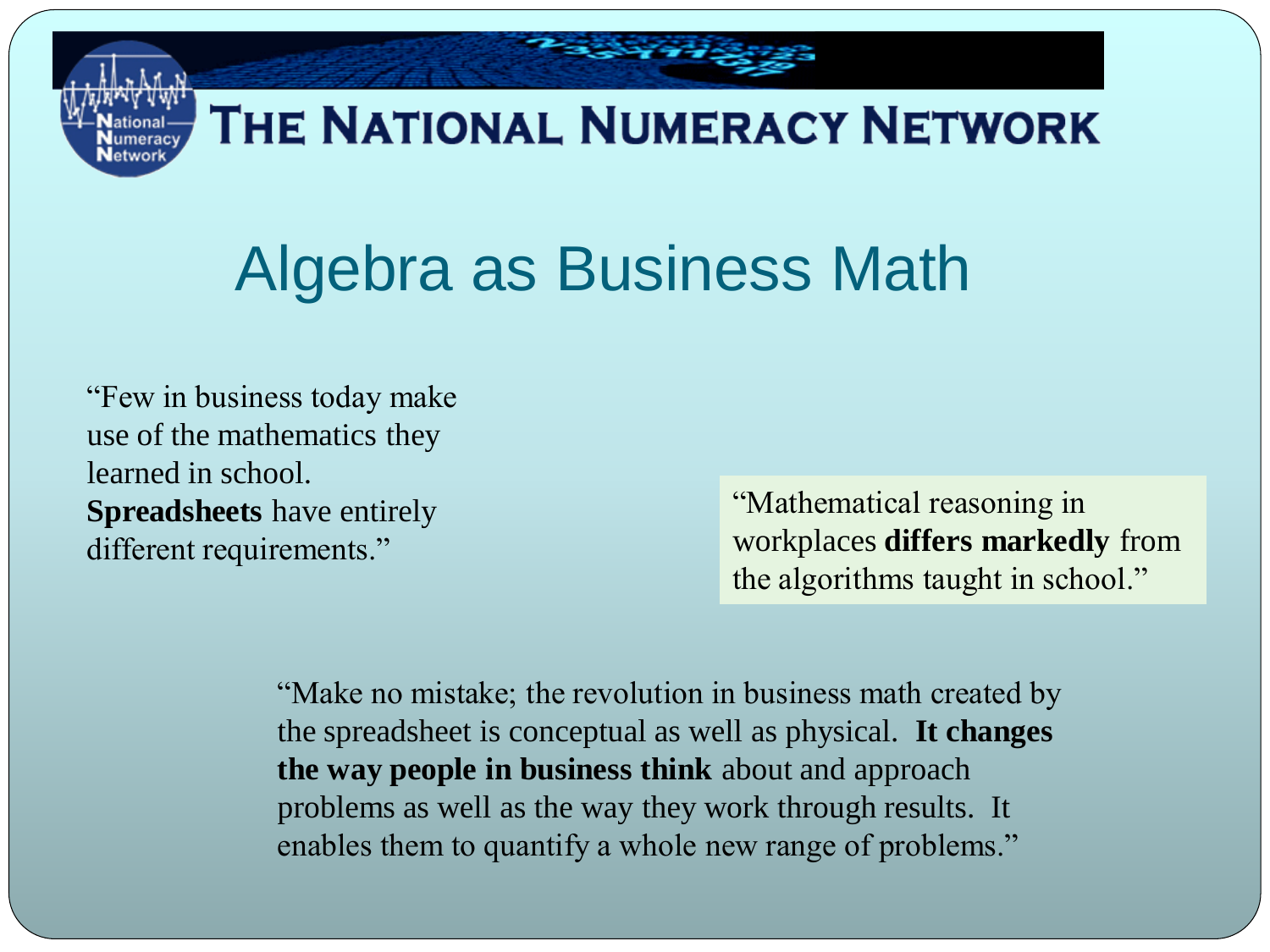#### Problem Solving vs. Modeling -*Modeling for Insight* Powell and Batt

### • Well Structured Problems

- Objective Clear
- Assumptions Obvious
- Data available
- One right answer

#### • Examples:

- Solve  $2x 5/x = 12$  for x.
- Balance the books.
- Do your taxes.
- Seriously, do your taxes!

#### • Ill Structured Problems

- Objectives, Assumptions, Data ambiguous
- Examples
	- Should the Red Cross pay for blood donations?
	- Should we tax soda?
	- How much should an advertiser allocate to creative over delivery of ad?
	- Should spreadsheets be taught K-12?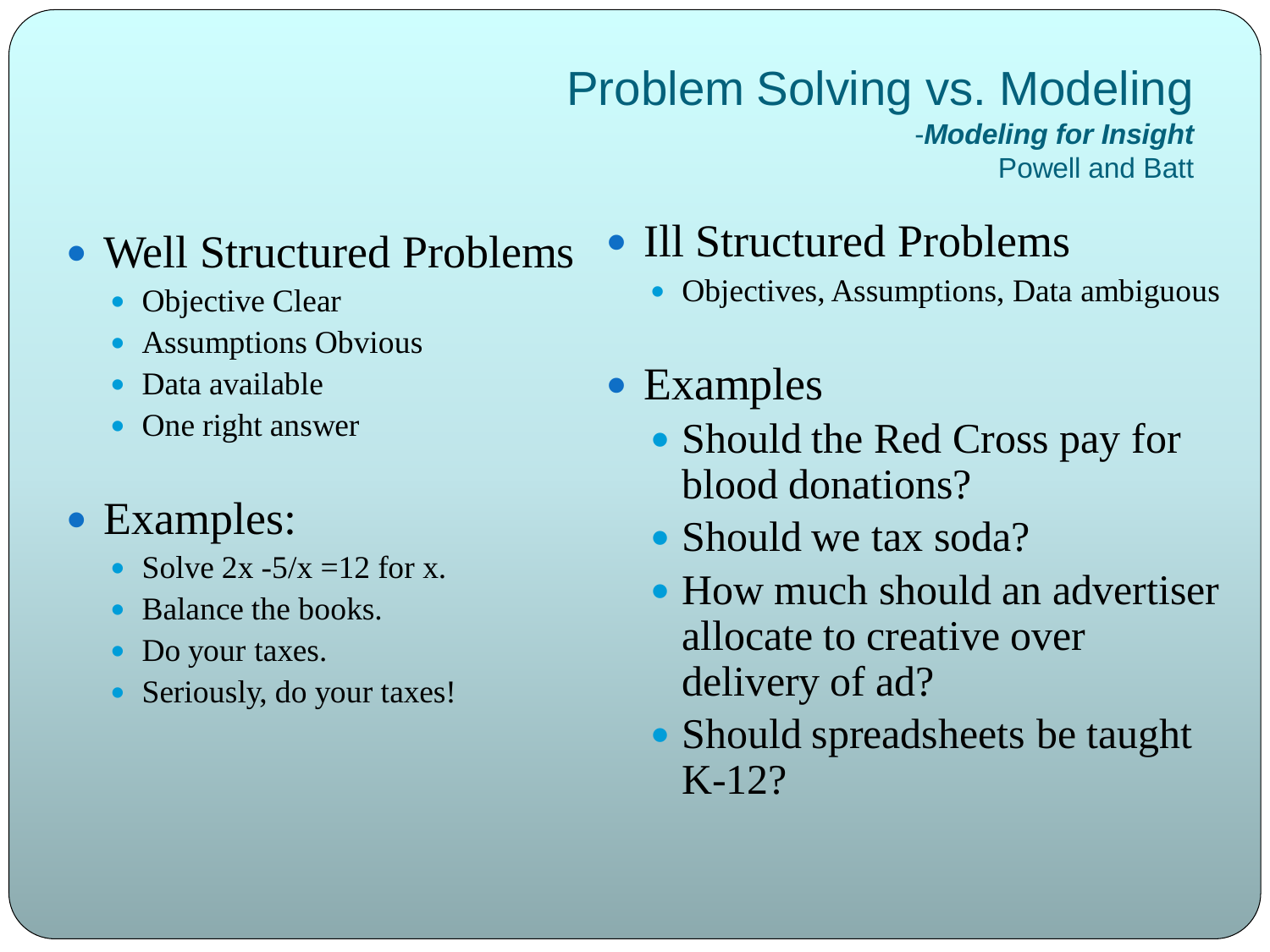#### Problem Solving vs. Modeling

-*Modeling for Insight* Powell and Batt

- Ill Structured Problems are **Explored**
	- Make assumptions
	- Formulate Hypotheses
	- Generate Insights (don't "solve!")
- Modeling Process
	- Frame the Problem
	- Diagram the Problem
		- Influence Diagrams (relationships between variables)
	- Build a Model
		- **Spreadsheet Engineering**/ Parametrization
		- Sensitivity/ Strategy Analysis
	- Generate Insights
		- Iterate!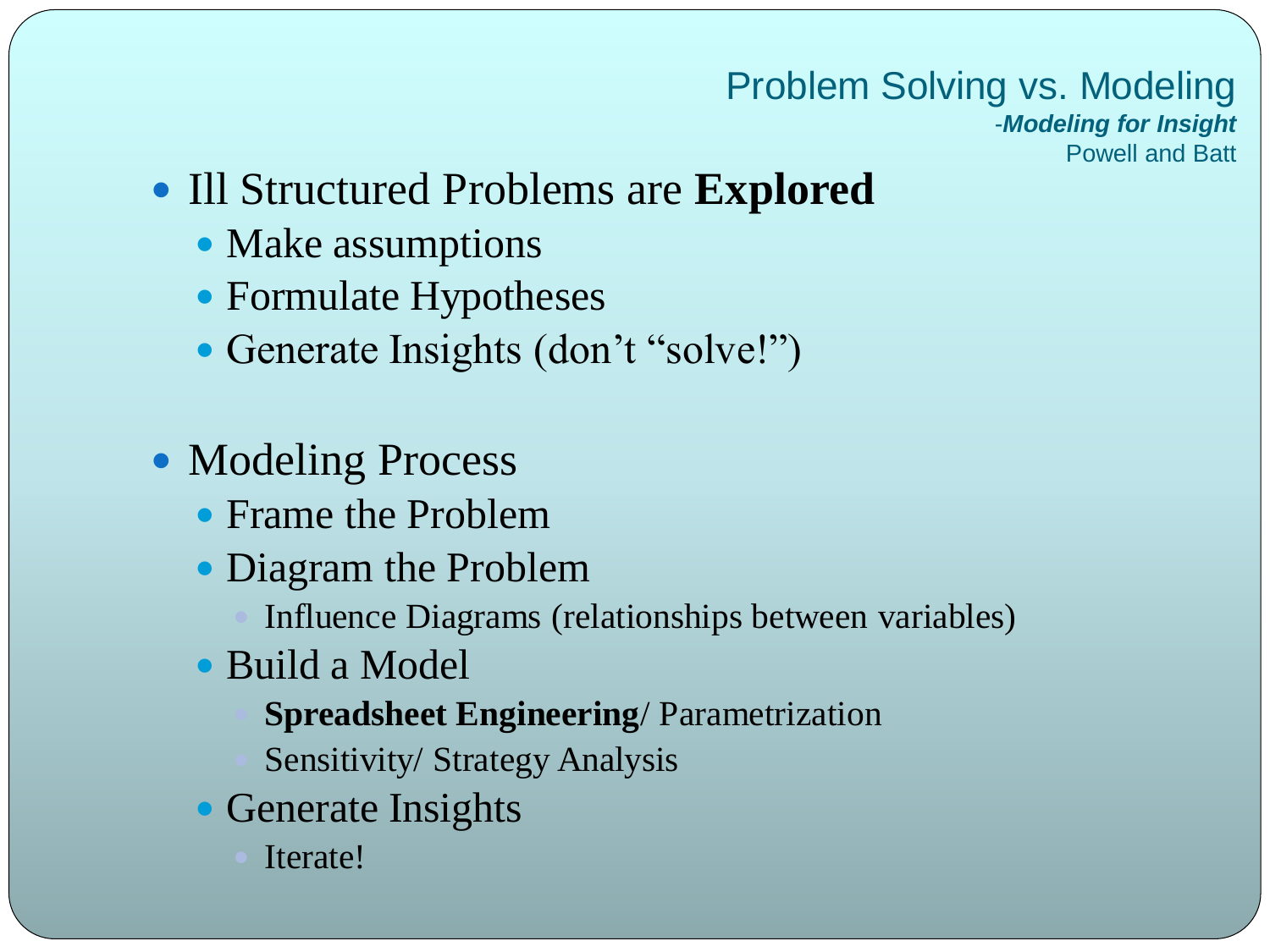#### N Ways to Apply Algebra with the New York Times -*Patrick Honner*

Frame the Problem

*September 26, 2012*

Modeling Process

- $\bullet$  Amortization
	- $\bullet$  Buy versu Diagram the Problem
	- Make Ass Influence Diagrams (relationships between variables) "solve!")
- $\bullet$  Evaluating  $\bullet$ 
	- rank school
- Calculating
	- $\bullet$  "Create sc
- Metro Card Math
	- Unlimited card or ride by ride?
- Olympic Algebra
	- "Compare and contrast average speeds of athletes over time, across events, and by gender."
- Stock Portfolios
	- Compound interest formula, exponential growth, and compare different rates of return.

Iterate!

Build a Model **Spreadsheet Engineering**/ Parametrization

• "Use data Sensitivity/ Strategy Analysis

Generate Insights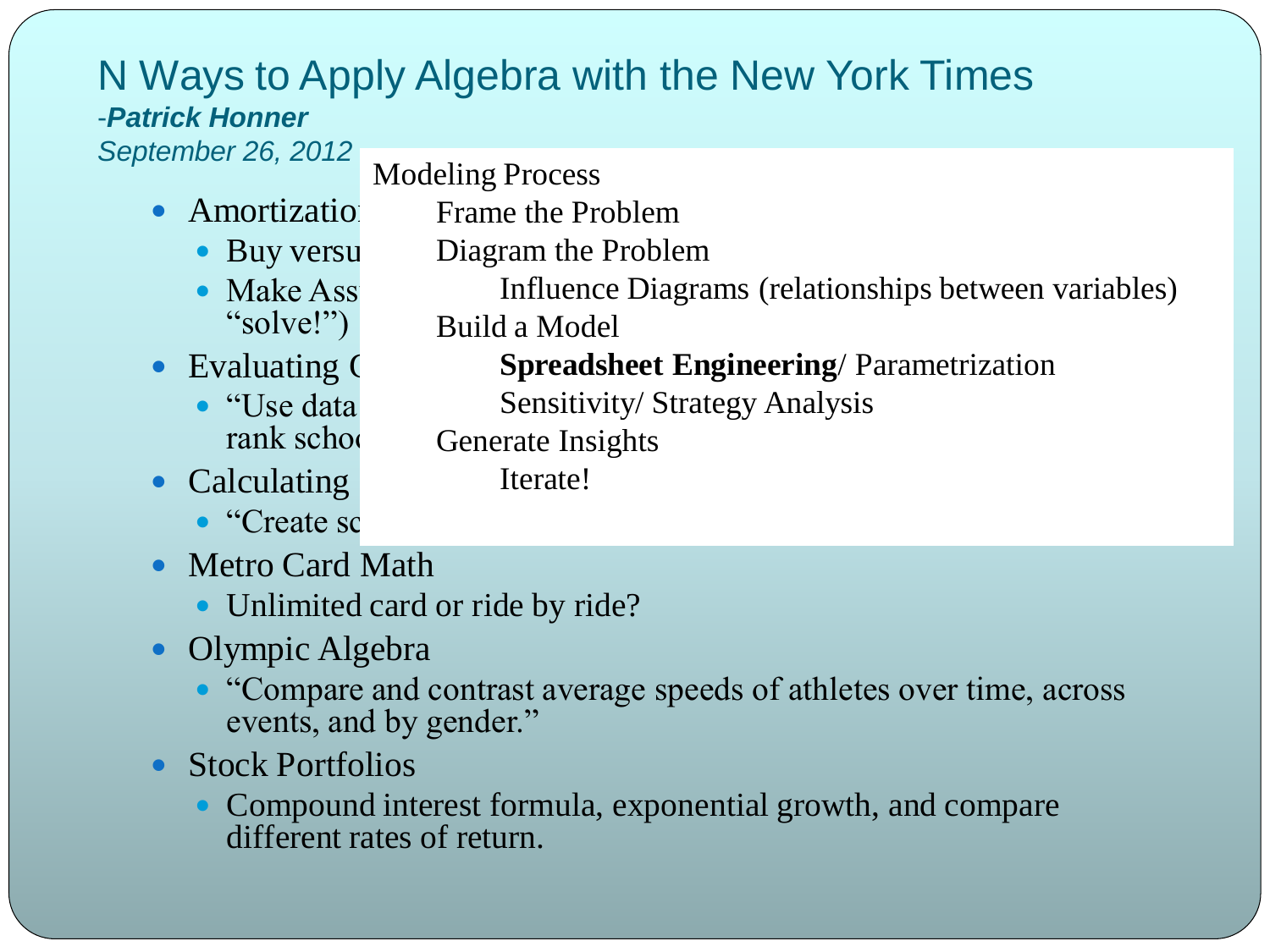# Building Blocks

How many blocks will there be in the n<sup>th</sup> building?

| <b>Building N</b> |    | <b>Number of Blocks</b>       |    |                         |
|-------------------|----|-------------------------------|----|-------------------------|
| $\mathsf{n}$      |    | Recursion $1 + 3(n-1)$ 3n - 2 |    |                         |
|                   |    |                               |    |                         |
| 2                 |    |                               |    |                         |
| з                 |    |                               |    |                         |
|                   | 10 | 10 <sup>1</sup>               | 10 |                         |
|                   | 13 | 13                            | 13 |                         |
|                   |    |                               |    |                         |
| g Number          |    |                               |    | <b>Number of Blocks</b> |



| <b>Building Number</b> |                          | <b>Number of Blocks</b>                                                                        |                     |  |  |  |  |  |  |  |  |
|------------------------|--------------------------|------------------------------------------------------------------------------------------------|---------------------|--|--|--|--|--|--|--|--|
| In                     | <b>Recursion</b>         | $1 + 3(n-1)$                                                                                   | $3n - 2$            |  |  |  |  |  |  |  |  |
| 1                      |                          | $\left  =1+3*(A-3) \right $                                                                    | $=3*A3-2$           |  |  |  |  |  |  |  |  |
| 2                      | $=B3+3$                  | $\left  =1+3*(A4-1) \right $                                                                   | $=3*A4-2$           |  |  |  |  |  |  |  |  |
| 3                      | $=$ B4+3                 | $\left  =1+3*(A5-1) \right $                                                                   | $=3*AB-2$           |  |  |  |  |  |  |  |  |
| 4                      | $= 165 + 3$              | $\left  \frac{-1}{2} \cdot \frac{3}{2} \cdot (A6 - 1) \right $                                 | $=3*AG-2$           |  |  |  |  |  |  |  |  |
| 5                      | $=$ $\overline{B6}$ $+3$ | $\bigcap_{i=1}^{n} A_{i} \cup A_{i} \longrightarrow A_{i}$<br>$=$ $1 + 5$ $($ $A$ $/$ $ 1$ $)$ | $\frac{-3^*}{47-2}$ |  |  |  |  |  |  |  |  |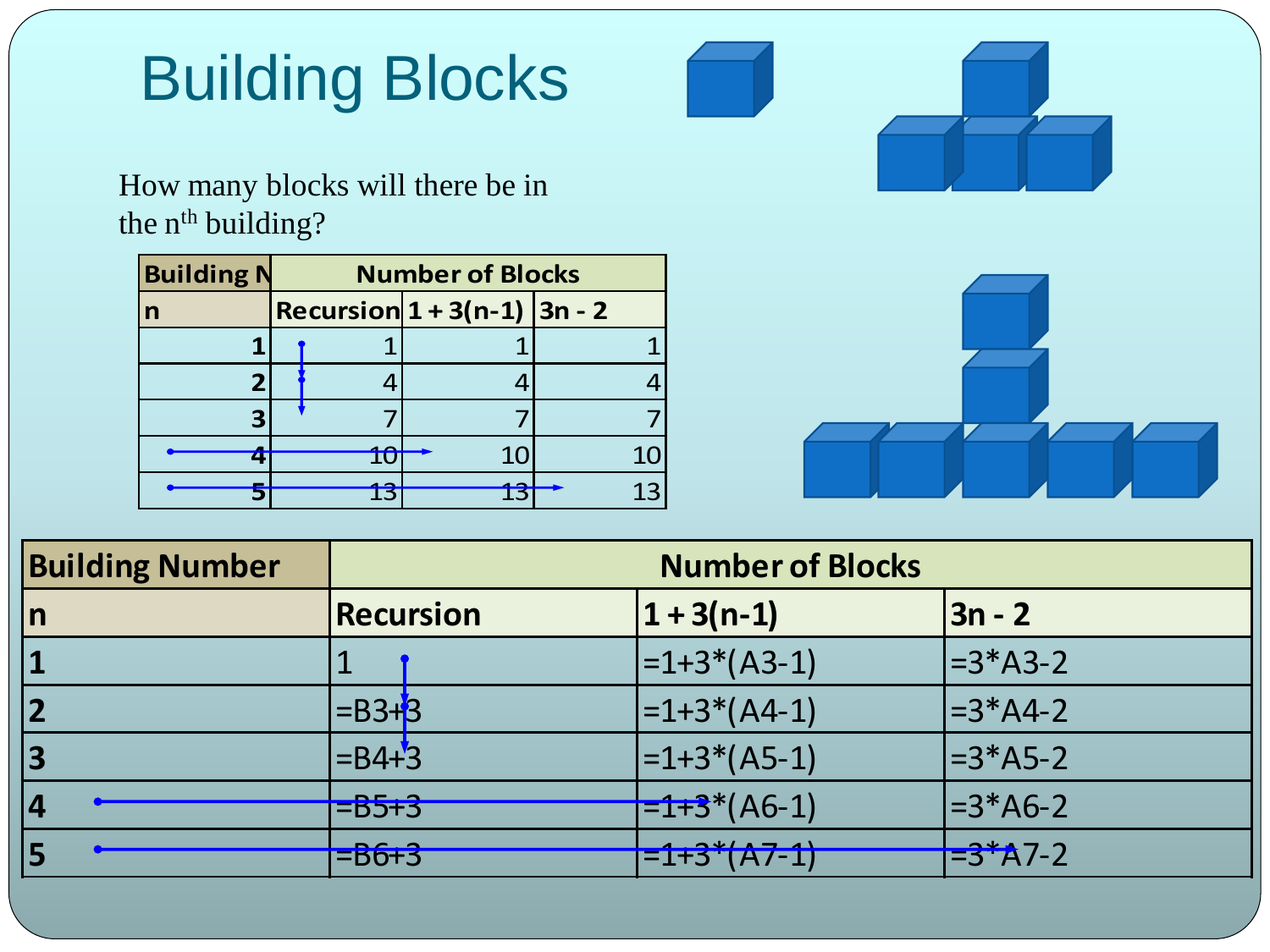### Probability and Coin Flips

| П.                     | $\begin{array}{lll} \hline \textbf{H} & \textbf{H} & \textbf{H} & \textbf{H} & \textbf{H} \\ \hline \textbf{H} & \textbf{H} & \textbf{H} & \textbf{H} & \textbf{H} \\ \hline \textbf{H} & \textbf{H} & \textbf{H} & \textbf{H} & \textbf{H} \\ \hline \textbf{H} & \textbf{H} & \textbf{H} & \textbf{H} & \textbf{H} \\ \hline \textbf{H} & \textbf{H} & \textbf{H} & \textbf{H} & \textbf{H} \\ \hline \textbf{H} & \textbf{H} & \textbf{H$<br>NECQL Excellent QL 2012 - Microsoft Excel<br>$\Box$<br>$\Box$<br>$\circledcirc$<br>$\mathbf{x}$<br>Page Layout<br>Review<br>Developer |                                                                                                                                                                                                                                                                                                                                                                                                                                                                                                                                                                                                      |                                                              |                           |           |                  |                                         |                                                           |            |                             |                                           |  |  |
|------------------------|---------------------------------------------------------------------------------------------------------------------------------------------------------------------------------------------------------------------------------------------------------------------------------------------------------------------------------------------------------------------------------------------------------------------------------------------------------------------------------------------------------------------------------------------------------------------------------------|------------------------------------------------------------------------------------------------------------------------------------------------------------------------------------------------------------------------------------------------------------------------------------------------------------------------------------------------------------------------------------------------------------------------------------------------------------------------------------------------------------------------------------------------------------------------------------------------------|--------------------------------------------------------------|---------------------------|-----------|------------------|-----------------------------------------|-----------------------------------------------------------|------------|-----------------------------|-------------------------------------------|--|--|
|                        | Home<br>ö                                                                                                                                                                                                                                                                                                                                                                                                                                                                                                                                                                             | Insert                                                                                                                                                                                                                                                                                                                                                                                                                                                                                                                                                                                               | Formulas                                                     | Data                      |           | View             | Add-Ins                                 |                                                           |            |                             | Σ                                         |  |  |
|                        | Arial<br>Ee                                                                                                                                                                                                                                                                                                                                                                                                                                                                                                                                                                           |                                                                                                                                                                                                                                                                                                                                                                                                                                                                                                                                                                                                      | $\mathbf{A}$ 10 $\mathbf{A}$ $\mathbf{A}$<br>특 금             | $  \gg$                   |           | http Text        | General                                 | π≤3                                                       | Cell       | ٦ū                          | 専                                         |  |  |
| Paste                  |                                                                                                                                                                                                                                                                                                                                                                                                                                                                                                                                                                                       | $B \quad I \quad \underline{\mathsf{U}} \; \; \overline{\phantom{a}} \quad \overline{\phantom{a}} \quad \overline{\phantom{a}} \quad \overline{\phantom{a}} \quad \overline{\phantom{a}} \quad \overline{\phantom{a}} \quad \overline{\phantom{a}} \quad \overline{\phantom{a}} \quad \overline{\phantom{a}} \quad \overline{\phantom{a}} \quad \overline{\phantom{a}} \quad \overline{\phantom{a}} \quad \overline{\phantom{a}} \quad \overline{\phantom{a}} \quad \overline{\phantom{a}} \quad \overline{\phantom{a}} \quad \overline{\phantom{a}} \quad \overline{\phantom{a}} \quad \overline{\$ | 履                                                            | $\leftarrow$ $\leftarrow$ |           | Merge & Center * | $\$\times\%$ , $\frac{1}{60}$ : 00<br>5 | Conditional<br>Format<br>Formatting * as Table * Styles * |            | <b>Insert</b> Delete Format | Find &<br>Sort &<br>a.<br>Filter * Select |  |  |
| Clipboard <sup>5</sup> |                                                                                                                                                                                                                                                                                                                                                                                                                                                                                                                                                                                       | Font                                                                                                                                                                                                                                                                                                                                                                                                                                                                                                                                                                                                 |                                                              | Alignment                 |           | 5                | Number                                  | Styles                                                    |            | Cells                       | Editing                                   |  |  |
|                        |                                                                                                                                                                                                                                                                                                                                                                                                                                                                                                                                                                                       |                                                                                                                                                                                                                                                                                                                                                                                                                                                                                                                                                                                                      | Security Warning Automatic update of links has been disabled | Options                   |           |                  |                                         |                                                           |            |                             |                                           |  |  |
|                        | C5                                                                                                                                                                                                                                                                                                                                                                                                                                                                                                                                                                                    | $ (2)$                                                                                                                                                                                                                                                                                                                                                                                                                                                                                                                                                                                               | $f_*$ =IF(RAND()<0.5,"H","T")                                |                           |           |                  |                                         |                                                           |            |                             | ×.                                        |  |  |
|                        | A                                                                                                                                                                                                                                                                                                                                                                                                                                                                                                                                                                                     | B                                                                                                                                                                                                                                                                                                                                                                                                                                                                                                                                                                                                    | С                                                            | D                         | E         | F                | G                                       | Н                                                         |            | J                           | Κ<br>H                                    |  |  |
| 1                      |                                                                                                                                                                                                                                                                                                                                                                                                                                                                                                                                                                                       |                                                                                                                                                                                                                                                                                                                                                                                                                                                                                                                                                                                                      | Flip 2 coins 500 times                                       |                           |           |                  |                                         |                                                           |            |                             |                                           |  |  |
| $\overline{2}$         |                                                                                                                                                                                                                                                                                                                                                                                                                                                                                                                                                                                       | Flip 1                                                                                                                                                                                                                                                                                                                                                                                                                                                                                                                                                                                               | Flip 2                                                       | $X = #$ of H              |           | χ                | <b>Occurrences</b>                      |                                                           |            | Average Value of X:         |                                           |  |  |
| 3                      | 1                                                                                                                                                                                                                                                                                                                                                                                                                                                                                                                                                                                     | т                                                                                                                                                                                                                                                                                                                                                                                                                                                                                                                                                                                                    | т                                                            | 0                         |           | 0                | 130                                     | 26.0%                                                     | 1.006      |                             |                                           |  |  |
| 4                      | 2                                                                                                                                                                                                                                                                                                                                                                                                                                                                                                                                                                                     | н                                                                                                                                                                                                                                                                                                                                                                                                                                                                                                                                                                                                    | т                                                            |                           |           | 1                | 237                                     | 47.4%                                                     |            |                             |                                           |  |  |
| 5                      | 3                                                                                                                                                                                                                                                                                                                                                                                                                                                                                                                                                                                     | Н                                                                                                                                                                                                                                                                                                                                                                                                                                                                                                                                                                                                    | т                                                            |                           |           | $\overline{2}$   | 133                                     | 26.6%                                                     |            |                             |                                           |  |  |
| 6                      | 4                                                                                                                                                                                                                                                                                                                                                                                                                                                                                                                                                                                     | н                                                                                                                                                                                                                                                                                                                                                                                                                                                                                                                                                                                                    | H                                                            | 2                         |           |                  |                                         |                                                           |            |                             |                                           |  |  |
| $\overline{7}$         | 5                                                                                                                                                                                                                                                                                                                                                                                                                                                                                                                                                                                     | H                                                                                                                                                                                                                                                                                                                                                                                                                                                                                                                                                                                                    | H                                                            | $\overline{2}$            |           |                  |                                         | <b>Number of Heads (2 flips)</b>                          |            |                             |                                           |  |  |
| 8                      | 6                                                                                                                                                                                                                                                                                                                                                                                                                                                                                                                                                                                     | Н                                                                                                                                                                                                                                                                                                                                                                                                                                                                                                                                                                                                    | т                                                            | 1                         |           |                  |                                         |                                                           |            |                             |                                           |  |  |
| 9                      | 7                                                                                                                                                                                                                                                                                                                                                                                                                                                                                                                                                                                     | Н                                                                                                                                                                                                                                                                                                                                                                                                                                                                                                                                                                                                    | Н                                                            | 2                         |           |                  | 300                                     |                                                           |            |                             |                                           |  |  |
| 10                     | 8                                                                                                                                                                                                                                                                                                                                                                                                                                                                                                                                                                                     | Т                                                                                                                                                                                                                                                                                                                                                                                                                                                                                                                                                                                                    | Τ                                                            | 0                         |           |                  |                                         |                                                           |            |                             |                                           |  |  |
| 11                     | 9                                                                                                                                                                                                                                                                                                                                                                                                                                                                                                                                                                                     | Н                                                                                                                                                                                                                                                                                                                                                                                                                                                                                                                                                                                                    | т                                                            | 1                         |           |                  | 200                                     |                                                           |            |                             |                                           |  |  |
| 12                     | 10                                                                                                                                                                                                                                                                                                                                                                                                                                                                                                                                                                                    | т                                                                                                                                                                                                                                                                                                                                                                                                                                                                                                                                                                                                    | т                                                            | 0                         |           |                  | 100                                     |                                                           |            |                             |                                           |  |  |
| 13                     | 11                                                                                                                                                                                                                                                                                                                                                                                                                                                                                                                                                                                    | H                                                                                                                                                                                                                                                                                                                                                                                                                                                                                                                                                                                                    | н                                                            | $\overline{2}$            |           |                  | 0                                       |                                                           |            |                             |                                           |  |  |
| 14                     | 12                                                                                                                                                                                                                                                                                                                                                                                                                                                                                                                                                                                    | т                                                                                                                                                                                                                                                                                                                                                                                                                                                                                                                                                                                                    | т                                                            | 0                         |           |                  |                                         | 0                                                         | 1          | 2                           |                                           |  |  |
| 15                     | 13                                                                                                                                                                                                                                                                                                                                                                                                                                                                                                                                                                                    | Н                                                                                                                                                                                                                                                                                                                                                                                                                                                                                                                                                                                                    | H                                                            | 2                         |           |                  | Occurrences                             | 130                                                       | 237        | 133                         |                                           |  |  |
| 16                     | 14                                                                                                                                                                                                                                                                                                                                                                                                                                                                                                                                                                                    | Н                                                                                                                                                                                                                                                                                                                                                                                                                                                                                                                                                                                                    | Н                                                            | 2                         |           |                  |                                         |                                                           |            |                             |                                           |  |  |
| 17                     | 15                                                                                                                                                                                                                                                                                                                                                                                                                                                                                                                                                                                    | Т                                                                                                                                                                                                                                                                                                                                                                                                                                                                                                                                                                                                    | H                                                            | 1                         |           |                  | Push Button to reflip coins:            |                                                           |            |                             |                                           |  |  |
| 18                     | 16                                                                                                                                                                                                                                                                                                                                                                                                                                                                                                                                                                                    | Н                                                                                                                                                                                                                                                                                                                                                                                                                                                                                                                                                                                                    | н                                                            | 2                         |           |                  |                                         |                                                           | ▴          |                             |                                           |  |  |
| 19                     | 17                                                                                                                                                                                                                                                                                                                                                                                                                                                                                                                                                                                    | н                                                                                                                                                                                                                                                                                                                                                                                                                                                                                                                                                                                                    | н                                                            | 2                         |           |                  |                                         |                                                           |            | 75                          |                                           |  |  |
| 20                     | 18                                                                                                                                                                                                                                                                                                                                                                                                                                                                                                                                                                                    | т                                                                                                                                                                                                                                                                                                                                                                                                                                                                                                                                                                                                    | H                                                            | 1                         |           |                  |                                         |                                                           |            |                             |                                           |  |  |
| 21<br>$H + H$          | 19<br>Chart1                                                                                                                                                                                                                                                                                                                                                                                                                                                                                                                                                                          | Currency                                                                                                                                                                                                                                                                                                                                                                                                                                                                                                                                                                                             | MF Income                                                    | 0<br>Financial<br>Lin Reg | Quadratic |                  | <b>Coin Flipping</b><br>Investing       | 11 I                                                      | <b>III</b> |                             |                                           |  |  |
|                        |                                                                                                                                                                                                                                                                                                                                                                                                                                                                                                                                                                                       | Select destination and press ENTER or choose Paste                                                                                                                                                                                                                                                                                                                                                                                                                                                                                                                                                   |                                                              |                           |           |                  |                                         |                                                           |            | Ⅲ Ⅲ 170% ●                  | 40-<br>$\bigoplus$                        |  |  |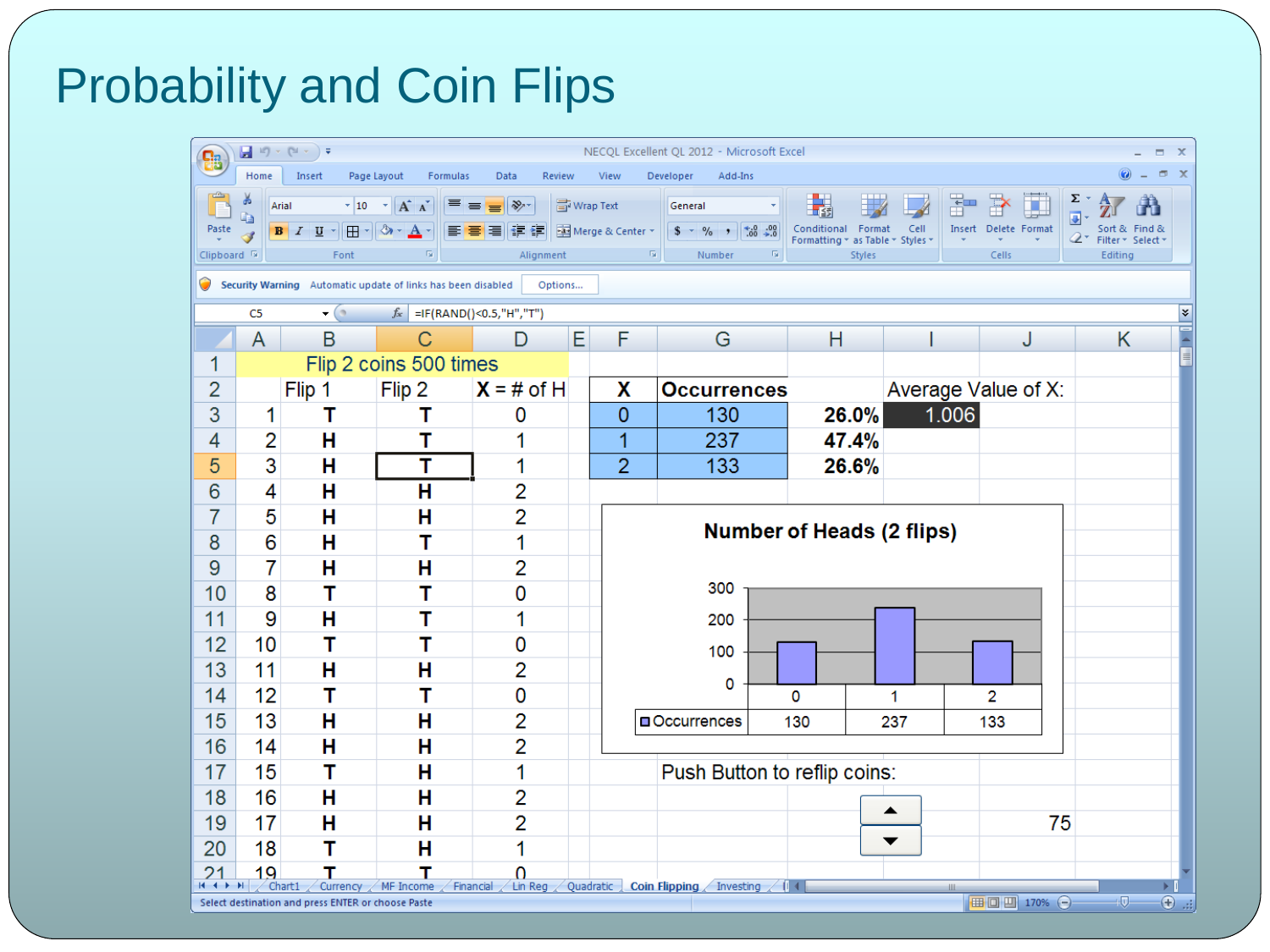### Ratio and Proportion **E** = 4/3\*D

| <b>B</b>                        | 日り<br>$(24 - )7$                 |                                                              |                                                                                                             |                                     |                                                                    | NECQL Excellent QL 2012 - Microsoft Excel |             |                                                                     |                                                 |                                               | $\mathbf{x}$<br>Ξ                |
|---------------------------------|----------------------------------|--------------------------------------------------------------|-------------------------------------------------------------------------------------------------------------|-------------------------------------|--------------------------------------------------------------------|-------------------------------------------|-------------|---------------------------------------------------------------------|-------------------------------------------------|-----------------------------------------------|----------------------------------|
|                                 | Home<br>Insert                   | Page Layout                                                  | Formulas<br>Data                                                                                            | Review                              | <b>View</b>                                                        | Developer                                 | Add-Ins     |                                                                     |                                                 |                                               | 点 X                              |
| Paste<br>Clipboard <sup>5</sup> | Ж<br>G)<br>$B$ $I$ $U$ $  $ $  $ | $\mathbf{A}$ 10 $\mathbf{A}$ $\mathbf{A}$<br>$-2+A$<br>Font  | $\  \equiv \equiv \equiv \  \hat{\mathbb{V}}^{\scriptscriptstyle +} \ $<br><b>EXECUTE</b><br>匡<br>Alignment | $\equiv$<br>$\frac{1}{2}$<br>图<br>看 | General<br>$\$\times\%$ , $\underset{.00}{\ast\,0}$ , 00<br>Number |                                           | Conditional | Cell<br>Format<br>Formatting * as Table * Styles *<br><b>Styles</b> | ata Insert ×<br>学 Delete -<br>Format *<br>Cells | Σ<br>$\overline{\bigtriangledown}$<br>Editing | Find &<br>Filter * Select        |
| Ο                               |                                  | Security Warning Automatic update of links has been disabled |                                                                                                             | Options                             |                                                                    |                                           |             |                                                                     |                                                 |                                               | x                                |
|                                 | <b>PERMUT</b>                    | $\bullet$ ( $\mathsf{X} \times f_x$ = Euros/Dollars*InputUSD |                                                                                                             |                                     |                                                                    |                                           |             |                                                                     |                                                 |                                               | ×.                               |
|                                 | A                                | B                                                            | C                                                                                                           |                                     |                                                                    | D                                         |             | Ε                                                                   | F                                               |                                               | G                                |
| 1                               |                                  | <b>Currency Converter</b>                                    |                                                                                                             |                                     |                                                                    |                                           |             |                                                                     |                                                 |                                               |                                  |
| $\overline{2}$                  |                                  | <b>Dollars</b>                                               | <b>Euros</b>                                                                                                |                                     | Yen                                                                |                                           |             |                                                                     |                                                 |                                               |                                  |
| 3                               |                                  | $$ -4.00$                                                    |                                                                                                             | € 3.00                              | ¥                                                                  |                                           | 500.00      |                                                                     |                                                 |                                               |                                  |
| 4                               |                                  |                                                              |                                                                                                             |                                     |                                                                    |                                           |             |                                                                     |                                                 |                                               |                                  |
| 5                               |                                  | Input Dollars:                                               | \$                                                                                                          | <u>02.00</u>                        |                                                                    |                                           |             |                                                                     |                                                 |                                               |                                  |
| 6                               |                                  |                                                              | Output Euros: Euros/Dollars*InputUSD                                                                        |                                     |                                                                    |                                           |             |                                                                     |                                                 |                                               |                                  |
| 7                               |                                  |                                                              | Output Yen: ¥                                                                                               |                                     |                                                                    |                                           | 7,750.00    |                                                                     |                                                 |                                               |                                  |
| 8                               |                                  |                                                              |                                                                                                             |                                     |                                                                    |                                           |             |                                                                     |                                                 |                                               |                                  |
| 9                               |                                  | <b>Input Euros:</b>                                          |                                                                                                             | € 76.00                             |                                                                    |                                           |             |                                                                     |                                                 |                                               |                                  |
| 10                              |                                  |                                                              | <b>Output Dollars:</b>                                                                                      |                                     | \$                                                                 |                                           | 101.33      |                                                                     |                                                 |                                               |                                  |
| 11                              |                                  |                                                              | <b>Output Yen:</b>                                                                                          |                                     | 半                                                                  |                                           | 12,666.67   |                                                                     |                                                 |                                               |                                  |
| 12                              |                                  |                                                              |                                                                                                             |                                     |                                                                    |                                           |             |                                                                     |                                                 |                                               |                                  |
| 13                              |                                  | Input Yen: $\angle$                                          |                                                                                                             | 7,765.00                            |                                                                    |                                           |             |                                                                     |                                                 |                                               |                                  |
| 14                              |                                  |                                                              | <b>Output Dollars:</b>                                                                                      |                                     | -S                                                                 |                                           | 62.12       |                                                                     |                                                 |                                               |                                  |
| 15                              |                                  |                                                              | <b>Output Euros:</b>                                                                                        |                                     |                                                                    |                                           | € 46.59     |                                                                     |                                                 |                                               |                                  |
| $+ + + +$<br>Enter              | Chart1<br><b>PET</b>             | <b>Currency</b><br>MF Income                                 | Financial / Lin Reg / Quadratic /                                                                           |                                     |                                                                    | Coin Flipping                             | -11 4 I     | <b>III</b>                                                          | $\Theta$<br>  田回凹 180%                          |                                               | Þ.<br>$\overline{r}$<br><b>A</b> |

Or is it **E=3/4\*D** ??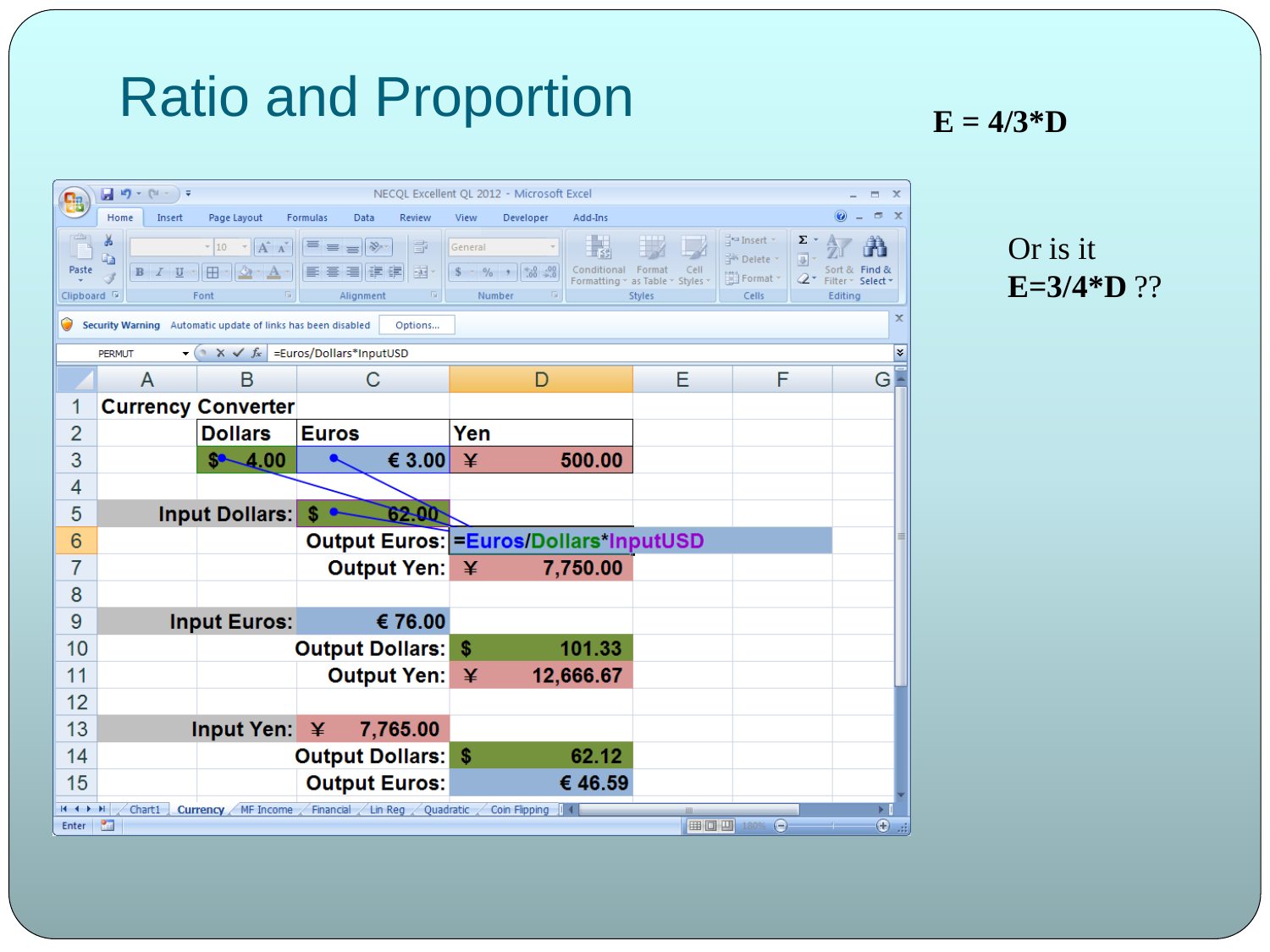| ٩a              |                               | 目の・ロー)                      |      |                                                              |                        |      |       |         |       | NECQL Excellent QL 2012 - Microsoft Excel        |   |           |                  |                     |                 |                          | Ξ      |
|-----------------|-------------------------------|-----------------------------|------|--------------------------------------------------------------|------------------------|------|-------|---------|-------|--------------------------------------------------|---|-----------|------------------|---------------------|-----------------|--------------------------|--------|
|                 | Home                          | Insert                      |      | Page Layout                                                  | Formulas               | Data |       | Review  | View  | Developer                                        |   | Add-Ins   |                  |                     |                 | $\circledcirc$           | $\Box$ |
|                 |                               | $\Sigma$ AutoSum $\sim$     |      | P Logical -                                                  | Lookup & Reference *   |      |       | 4       |       | Define Name *                                    |   |           | Frace Precedents | 场                   |                 | R                        | 靈      |
| Jх              |                               | Kx Recently Used ▼ A Text ▼ |      |                                                              | <b>A</b> Math & Trig * |      |       |         |       | $f_{\mathbf{x}}^{\square}$ Use in Formula $\tau$ |   |           |                  | Trace Dependents    | $\bigcirc$      | annas<br>Banal           |        |
| Insert          | Function <b>D</b> Financial * |                             |      | Date & Time * More Functions *                               |                        |      |       | Name    |       | Manager En Create from Selection                 |   |           |                  | Remove Arrows + (B) | Watch<br>Window | Calculation<br>Options * |        |
|                 |                               |                             |      | <b>Function Library</b>                                      |                        |      |       |         |       | <b>Defined Names</b>                             |   |           |                  | Formula Auditing    |                 | Calculation              |        |
|                 |                               |                             |      |                                                              |                        |      |       |         |       |                                                  |   |           |                  |                     |                 |                          |        |
| $\cup$          |                               |                             |      | Security Warning Automatic update of links has been disabled |                        |      |       | Options |       |                                                  |   |           |                  |                     |                 |                          |        |
|                 | E11                           |                             | $ ($ | $f_x$                                                        | =a*D11^2+b*D11+cc      |      |       |         |       |                                                  |   |           |                  |                     |                 |                          |        |
|                 | A                             | B                           | C    | D                                                            | E                      | F    |       | G       | н     |                                                  | J |           | Κ                | L                   | M               | N                        | O      |
| 1               |                               | <b>Graphing Quadratics</b>  |      |                                                              |                        |      |       |         |       |                                                  |   |           |                  |                     |                 |                          |        |
| $\overline{2}$  | Parameters                    |                             |      | <b>Inputs</b>                                                | Outputs                |      |       |         |       |                                                  |   |           |                  |                     |                 |                          |        |
| 3               | a                             | $\triangle$ 8.4             |      | $-12.8$                                                      | 1745.5                 |      |       |         |       |                                                  |   | 1500.0    |                  |                     |                 |                          |        |
| 4               | b                             | $\sim 64$                   |      | $-12.6$                                                      | 1687.2                 |      |       |         |       |                                                  |   |           |                  |                     |                 |                          |        |
| 5               | $\mathbf{c}$                  | $-450$                      |      | $-12.4$                                                      | 1629.7                 |      |       |         |       |                                                  |   | 1000.0    |                  |                     |                 |                          |        |
| $6\phantom{1}6$ |                               |                             |      | $-12.2$                                                      | 1573.0                 |      |       |         |       |                                                  |   |           |                  |                     |                 |                          |        |
| 7               | <b>Start</b>                  | $-12.8$                     |      | $-12.0$                                                      | 1517.0                 |      |       |         |       |                                                  |   |           |                  |                     |                 |                          |        |
| 8               | <b>Step</b>                   | 0.21                        |      | $-11.8$                                                      | 1461.7                 |      |       |         |       |                                                  |   | 500.0     |                  |                     |                 |                          |        |
| 9               |                               |                             |      | 31.5                                                         | 1407.2                 |      |       |         |       |                                                  |   |           |                  |                     |                 |                          |        |
| 10              |                               | 10                          |      | $-113$<br>$-11.1$<br>$\bullet$                               | 1353.4<br>1300.4       |      |       |         |       |                                                  |   | 0.0       |                  |                     |                 |                          |        |
| 11<br>12        | Input x:<br>Output y:         | $-250$                      |      | $-10.9$                                                      | 1248.1                 |      | $-15$ |         | $-10$ | -5                                               |   |           |                  | 5                   | 10              |                          |        |
| 13              |                               |                             |      | $-10.7$                                                      | 1196.5                 |      |       |         |       |                                                  |   | $-500.0$  |                  |                     |                 |                          |        |
| 14              |                               |                             |      | $-10.5$                                                      | 1145.7                 |      |       |         |       |                                                  |   |           |                  |                     |                 |                          |        |
| 15              |                               |                             |      | $-10.3$                                                      | 1095.6                 |      |       |         |       |                                                  |   |           |                  |                     |                 |                          |        |
| 16              |                               |                             |      | $-10.1$                                                      | 1046.3                 |      |       |         |       |                                                  |   | $-1000.0$ |                  |                     |                 |                          |        |
| 17              |                               |                             |      | $-9.9$                                                       | 997.7                  |      |       |         |       |                                                  |   |           |                  |                     |                 |                          |        |
| 18              |                               |                             |      | $-9.6$                                                       | 949.8                  |      |       |         |       |                                                  |   | $-1500.0$ |                  |                     |                 |                          |        |
| 19              |                               |                             |      | $-9.4$                                                       | 902.7                  |      |       |         |       |                                                  |   |           |                  |                     |                 |                          |        |
| 20              |                               |                             |      | $-9.2$                                                       | 856.3                  |      |       |         |       |                                                  |   |           |                  |                     |                 |                          |        |
| 21              |                               |                             |      | $-9.0$                                                       | 810.7                  |      |       |         |       |                                                  |   |           |                  |                     |                 |                          |        |
| 22              |                               |                             |      | $-8.8$                                                       | 765.8                  |      |       |         |       |                                                  |   |           |                  |                     |                 |                          |        |
| 23              |                               |                             |      | $-8.6$                                                       | 721.7                  |      |       |         |       |                                                  |   |           |                  |                     |                 |                          |        |
| 24              |                               |                             |      | $-8.4$                                                       | 678.3                  |      |       |         |       | $\leq$                                           |   |           | $\rightarrow$    |                     |                 |                          |        |
| 25<br>26        |                               |                             |      | $-8.2$<br>$-8.0$                                             | 635.6<br>593.7         |      |       |         | a     |                                                  |   |           |                  |                     |                 |                          |        |
| 27              |                               |                             |      | $-7.8$                                                       | 552.5                  |      |       |         | b     |                                                  |   |           | $\rightarrow$    |                     |                 |                          |        |
| 28              |                               |                             |      | $-7.5$                                                       | 512.0                  |      |       |         |       |                                                  |   |           |                  |                     |                 |                          |        |
| 29              |                               |                             |      | $-7.3$                                                       | 472.3                  |      |       |         | c.    | $\left\langle \right\rangle$                     |   |           | $\rightarrow$    |                     |                 |                          |        |
| 30              |                               |                             |      | $-7.1$                                                       | 433.3                  |      |       |         |       |                                                  |   |           |                  |                     |                 |                          |        |
| 31              |                               |                             |      | $-6.9$                                                       | 395.1                  |      |       |         | start |                                                  |   |           | $\rightarrow$    |                     |                 |                          |        |
|                 |                               |                             |      | $-6.7$                                                       | 357.6                  |      |       |         |       |                                                  |   |           |                  |                     |                 |                          |        |
| 32              |                               |                             |      |                                                              |                        |      |       |         |       |                                                  |   |           |                  |                     |                 |                          |        |
| 33              |                               |                             |      | $-6.5$<br>آدع                                                | 320.9<br>O KOD         |      |       |         | step  | $\left\langle \right\rangle$                     |   |           | $\rightarrow$    |                     |                 |                          |        |

# Graphing in Real Time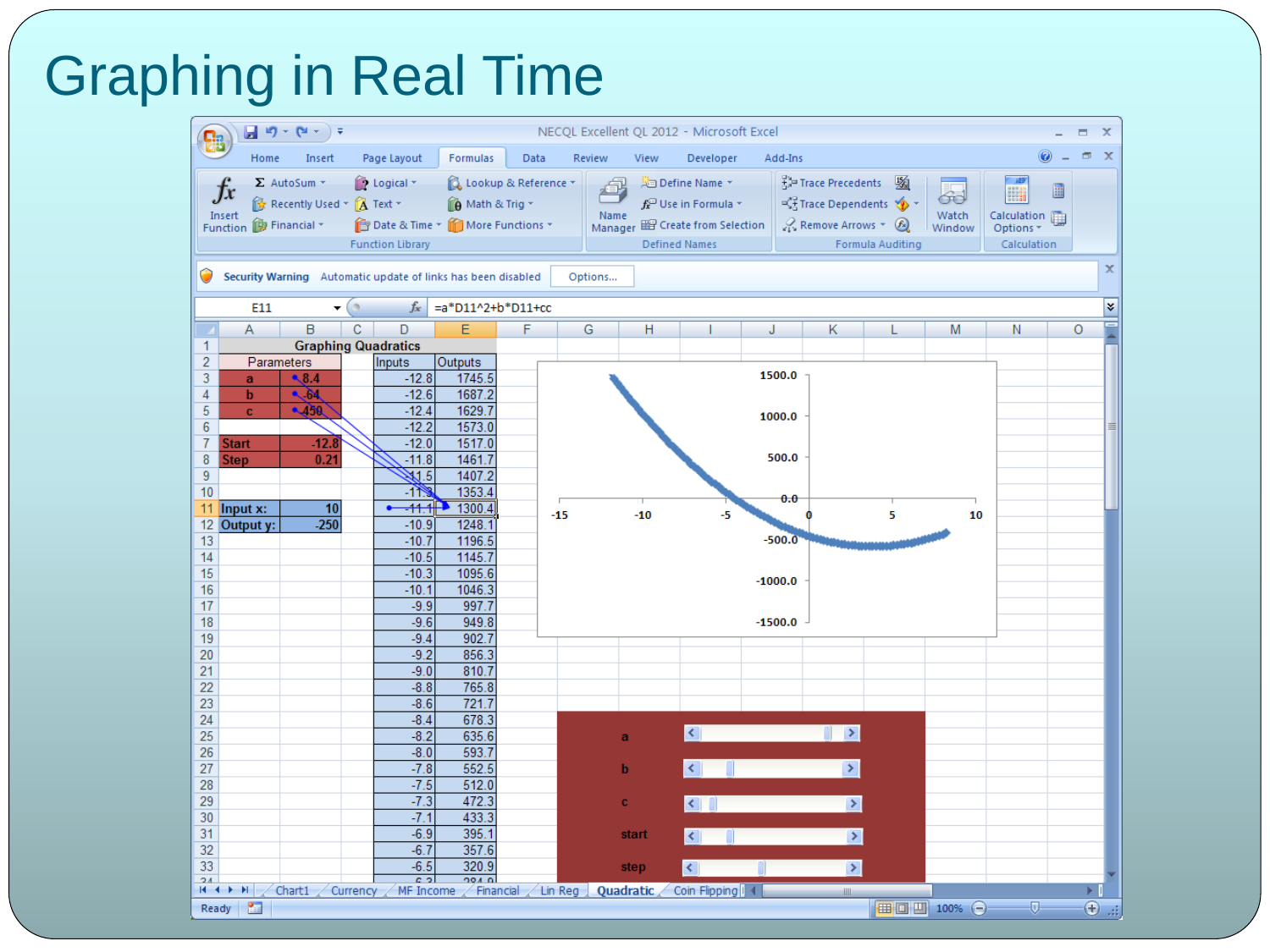# Modeling Car Cost

|                     | <b>Focus</b>     | Prius                        |                         |        |  |
|---------------------|------------------|------------------------------|-------------------------|--------|--|
| Cost                |                  | $$20,000.00$ $$33,000.00$    |                         |        |  |
|                     |                  |                              | Gallons per 100 miles   |        |  |
| <b>MPG Hway</b>     | 28               | 45                           | 3.571                   | 2.222  |  |
| <b>MPG City</b>     | 22               | 37                           | 4.545                   | 2.703  |  |
|                     |                  |                              | <b>Gallons Used</b>     |        |  |
| <b>Miles Hway</b>   | 8,000            |                              | 285.71                  | 177.78 |  |
| <b>Miles City</b>   | 12,000           |                              | 545.45                  | 324.32 |  |
| Price per Gallon \$ |                  | 3.86 Total Gallons           | 831.17                  | 502.10 |  |
|                     |                  | Cost:                        | $$3,208.31$ $$1,938.11$ |        |  |
|                     |                  |                              |                         |        |  |
|                     |                  | <b>Gas Savings per year:</b> | \$1,270.20              |        |  |
|                     |                  | <b>Extra Cost:</b>           | \$13,000.00             |        |  |
|                     | Years to recoup: |                              | 10.23 years             |        |  |
|                     |                  |                              |                         |        |  |